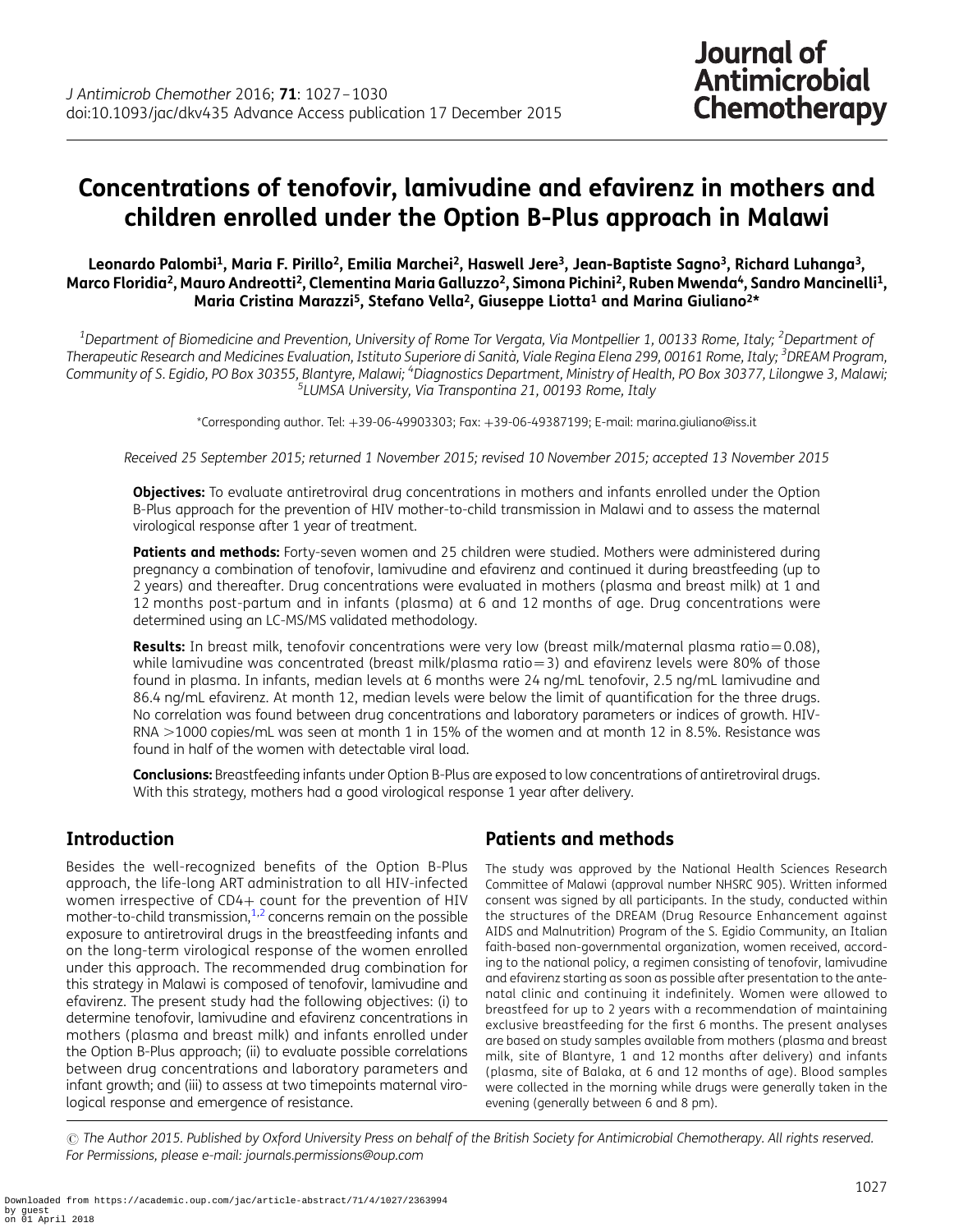#### Drug concentrations

Drug concentrations in maternal and infant plasma and whole breast milk were determined by LC-MS/MS systems using an Alliance HPLC system (Waters, Etten-Leur, The Netherlands). Specimens (100  $\mu$ L) with added 10  $\mu$ L of internal standard (1  $\mu$ g/mL emtricitabine) were protein precipitated, filtered, evaporated to dryness and reconstituted in 0.05% formic acid in water/methanol (90:10, v/v); 20 µL was injected into the LC-MS/ MS instrument. The method was validated as described elsewhere<sup>[3](#page-3-0)</sup> and applied with limits of quantification (LOQ) at 5 ng/mL lamivudine, 10 ng/ mL tenofovir (5 ng/mL in breast milk) and 50 ng/mL efavirenz; limits of detection (LOD) were 1.5 ng/mL lamivudine, 3 ng/mL tenofovir and 15 ng/mL efavirenz. Linearity ranged from LOQ to 2000 ng/mL for tenofovir and lamivudine and from LOQ to 5000 ng/mL for efavirenz in all samples. Imprecision was  $<$ 10% and analytical recovery ranged between 73.1% and 85.3%. None of the analytes under investigation showed significant ion suppression/enhancement  $\approx$  15% analytical signal suppression due to matrix effect).

#### Virological analyses

HIV-RNA was quantified in plasma and breast milk using the Versant kPCR 1.0 assay (Siemens Diagnostics, Deerfield, IL, USA). The presence of resistance mutations was assessed in samples with HIV-RNA > 37 copies/ mL (LOQ of the Versant assay) using the TruGene assay (Siemens Diagnostics). Mutations were classified according to the 2013 IAS-USA classification.

#### Data analysis

Results are presented as medians with IQRs and proportions. Pearson's coefficient was used to determine possible correlations between drug concentrations and laboratory or growth parameters.

For drug concentrations below the LOQ but above the LOD, a value of half of the LOQ was used in summary calculations.

Statistical analysis was performed using SPSS, version 22.0 (IBM, Somers, NY, USA), with the significance threshold set at 0.05.

# Results

#### Study population

The study population included 47 mothers and 25 infants. Mothers' and infants' characteristics are reported in Table 1. Twenty-four mothers (51%) had previously received ART (5 were on chronic treatment at the beginning of the present pregnancy and 19 had received ART prophylaxis in previous pregnancies). Median duration of ART during pregnancy considering all women was 15.2 weeks (107 days). No child was HIV positive.

#### Drug concentrations

Maternal samples available for quantification of drug concentrations in plasma and breast milk included 33 samples at month 1 after delivery and 47 samples (all women) at month 12. Median levels are reported in Table [2](#page-2-0). One patient had no detectable drug levels at month 1.

Considering drug concentrations at both timepoints, there was a significant direct correlation between tenofovir plasma concentrations and creatinine levels ( $P = 0.048$ ). All women had normal creatinine levels. No correlation was found between duration of ART and creatinine levels. No other correlation with laboratory parameters or indices of infant growth was found.

Median concentrations found in infants at the two timepoints are also reported in Table [2](#page-2-0). Median levels at month 12 were below the LOQ for all drugs. No correlation was found between drug concentrations and laboratory parameters or indices of growth (both weight and height) at both timepoints.

#### Virological response and emergence of resistance

At month 1, 9 out of 33 (27%) women tested had detectable HIV-RNA in plasma (with a median level of 1308 copies/mL) and

#### Table 1. Patient characteristics

| No. of women                                                    | 47                  | No. of infants                            | 25                  |
|-----------------------------------------------------------------|---------------------|-------------------------------------------|---------------------|
| Age (years), median (IQR)                                       | $26(23-30)$         | No. of females (%)                        | 13 (52%)            |
| Patients with no previous exposure to ART, n (%)                | 23 (48.9)           | Birth weight (kg), median (IQR)           | $3.28(3.02 - 3.85)$ |
| Baseline CD4+ cell count (cells/mm <sup>3</sup> ), median (IQR) | 469 (299 - 559)     | Birth length (cm), median (IQR)           | $50(48 - 53.5)$     |
| Baseline haemoglobin (g/dL), median (IQR)                       | $10.9(10.2 - 12.1)$ |                                           |                     |
| Baseline AST (U/L), median (IQR)                                | $21(15-27)$         | Month 6 weight (kg), median (IQR)         | $7.3(6.4 - 7.9)$    |
| Baseline ALT (U/L), median (IQR)                                | $16(10-22)$         | Month 6 height (cm), median (IQR)         | $64(62.5 - 66.8)$   |
| Baseline creatinine (mg/dL), median (IQR)                       | $0.6(0.5-0.7)$      | Month 6 haemoglobin (g/dL), median (IQR)  | $9.9(9.3 - 10.7)$   |
| Pre-partum ART duration (days), median (IQR)                    | $107(68 - 143)$     | Month 6 ALT (U/L), median (IQR)           | $18(12-23)$         |
| Month 1 weight (kg), median (IQR)                               | $54.1(49.6-62.0)$   | Month 6 AST (U/L), median (IQR)           | $27(25-36)$         |
| Month 1 haemoglobin (g/dL), median (IQR)                        | $11.4(10.7-12.5)$   | Month 6 creatinine (mg/dL), median (IQR)  | $0.19(0.16 - 0.28)$ |
| Month 1 AST (U/L), median (IQR)                                 | $23(12-32)$         | Month 12 weight (kg), median (IQR)        | $8.8(7.9-9.3)$      |
| Month 1 ALT (U/L), median (IQR)                                 | $25(18-33)$         | Month 12 height (cm), median (IQR)        | $72(70.5 - 74)$     |
| Month 1 creatinine (mg/dL), median (IQR)                        | $0.4(0.3-0.6)$      | Month 12 haemoglobin (g/dL), median (IQR) | $9.6(9.5 - 10.2)$   |
| Month 12 haemoglobin (mg/dL), median (IQR)                      | $12.3(11.4 - 13.1)$ | Month 12 ALT (U/L), median (IQR)          | $18(13-22)$         |
| Month 12 AST (U/L), median (IQR)                                | $26(19-39)$         | Month 12 AST (U/L), median (IQR)          | $32(28-35)$         |
| Month 12 ALT (U/L), median (IQR)                                | $36(27-52)$         | Month 12 creatinine (mg/dL), median (IQR) | $0.19(0.13 - 0.21)$ |
| Month 12 creatinine (mg/dL) median (IQR)                        | $0.5(0.4-0.6)$      |                                           |                     |
| Month 12 CD4+ cell count (cells/mm <sup>3</sup> ), median (IQR) | $610(510-815)$      |                                           |                     |
| Month 12 weight (kg), median (IQR)                              | $52.0(47.2 - 58.5)$ |                                           |                     |

1028 Downloaded from https://academic.oup.com/jac/article-abstract/71/4/1027/2363994 by guest on 01 April 2018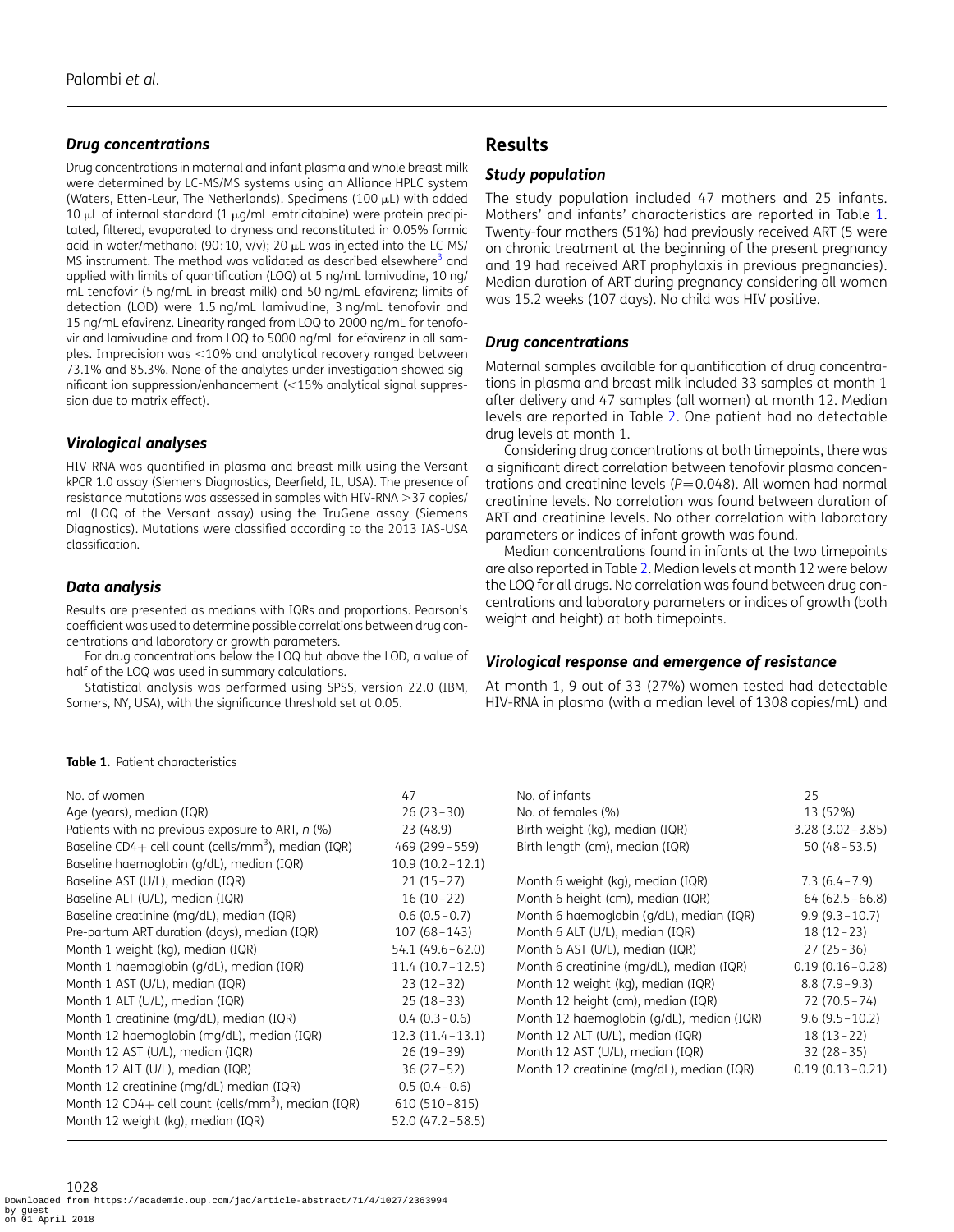<span id="page-2-0"></span>

|  | Table 2. Drug concentrations in mothers (plasma and breast milk) and infants (plasma) at the different timepoints |  |
|--|-------------------------------------------------------------------------------------------------------------------|--|
|--|-------------------------------------------------------------------------------------------------------------------|--|

| Antiretroviral, timepoint | Maternal plasma drug<br>concentration (ng/mL),<br>median (IQR) | Breast milk drug<br>concentration (ng/mL),<br>median (IQR) | Breast milk/maternal<br>plasma ratio,<br>median (IQR) <sup>a,b</sup> | Antiretroviral,<br>timepoint | Infant plasma drug<br>concentration (ng/mL),<br>median (IQR) |
|---------------------------|----------------------------------------------------------------|------------------------------------------------------------|----------------------------------------------------------------------|------------------------------|--------------------------------------------------------------|
| Tenofovir                 |                                                                |                                                            |                                                                      | Tenofovir                    |                                                              |
| month 1 $(n=33)$          | 86.7 (73.7 – 102.6)                                            | $5.0(0-6.1)$                                               | $0.07(0.06 - 0.08)$                                                  | month 6 $(n=25)$             | $24(0-51.6)$                                                 |
| month 12 $(n=47)$         | $86.1(60.1 - 115.3)$                                           | $2.5(0-5.5)$                                               | $0.08(0.05 - 0.11)$                                                  | month 12 $(n=25)$            | $0(0-29.9)$                                                  |
| Lamivudine                |                                                                |                                                            |                                                                      | Lamivudine                   |                                                              |
| month 1 $(n=33)$          | 159.3 (91.6 - 335.5)                                           | 537.1 (369.2 - 768.2)                                      | $3.29(1.77 - 4.61)$                                                  | month 6 $(n=25)$             | $2.5(2.5 - 7.6)$                                             |
| month 12 $(n=47)$         | $155.1(94.1 - 317.5)$                                          | 429.6 (266.4 - 530.6)                                      | $2.35(0.90 - 3.56)$                                                  | month 12 $(n=25)$            | $0(0-2.5)$                                                   |
| Efavirenz                 |                                                                |                                                            |                                                                      | Efavirenz                    |                                                              |
| month 1 $(n=33)$          | 2109.3 (1624.1-3169.9)                                         | 1556.3 (855.5 - 2266.4)                                    | $0.76(0.50 - 1.10)$                                                  | month 6 $(n=25)$             | $86.4 (0 - 329.1)$                                           |
| month 12 $(n=47)$         | 2254.2 (1689.2-4798.6)                                         | 1824.2 (1050.1-4296.6)                                     | $0.86(0.54 - 1.13)$                                                  | month 12 $(n=25)$            | $0(0-268.7)$                                                 |

<sup>a</sup>Median of individual ratios.

<sup>b</sup>Ratios were determined only when both concentrations were above the LOD.

among them 5 (15.2%) had values  $>1000$  copies/mL. At month 12, 10 out of 47 (21.3%) women tested had detectable plasma HIV-RNA (with a median level of 439 copies/mL); of these, 4  $(8.5%)$  had values  $>$ 1000 copies/mL. There was no significant difference between drug concentrations in women with or without detectable HIV-RNA. HIV-RNA in breast milk was always under the LOD with the exception of two samples with 53 copies/mL (corresponding plasma value 940 copies/mL) and 55 copies/mL (corresponding plasma value of  $\leq$ 37 copies/mL), respectively.

Drug resistance was present in 4 out of 9 patients with detectable viral load at month 1 and in 4 out of 10 patients (but in 2 cases the sequence was not obtained) with detectable viral load at month 12. Mutations were mainly NNRTI-associated mutations (K103N in four patients, G190A in two patients and M230L, Y188L, K101E, V108I and E138A in one patient each); the M184V mutation was also present in four patients. No K65R mutation was detected. There was no difference in drug concentrations between women with or without drug resistance. Having previously received ART and duration of ART were not associated with the emergence of resistance.

# **Discussion**

Previous studies have assessed antiretroviral drug concentrations in breast milk and breastfeeding infants. For tenofovir, two stud-ies<sup>[4](#page-3-0),[5](#page-3-0)</sup> have shown very low concentrations in breast milk ranging from 17.6 ng/mL to undetectable levels in women studied 1 week after delivery. Our results, showing negligible passage of tenofovir into breast milk, are in accordance with these previous studies and add new information regarding long-term therapy, since in our study the assessments were done at 1 and 12 months. Reporting for the first time information about tenofovir plasma concentrations in breastfeeding infants, we found that both at 6 and 12 months the plasma drug concentrations were low. However, the median level of 24 ng/mL at 6 months suggests that a low clearance of the drug may occur in breastfeeding infants, since, given the very low concentrations seen in breast milk, we would expect even lower concentrations. However, no correlation between these drug concentrations and the laboratory parameters or infant growth indices was seen. For lamivudine and efavirenz, our findings are in agreement with previous studies $^{6-13}$  $^{6-13}$  $^{6-13}$  $^{6-13}$  $^{6-13}$  showing significant concentrations of these drugs in breast milk and low levels in breastfeeding infants, especially after 6 months of age, reflecting maturation of the infant's metabolic clearance system.

The only significant association found between drug concentrations and laboratory parameters was between plasma maternal tenofovir concentrations and creatinine levels. Although all the mothers had values within the normal range, this finding merits attention and should be further explored in larger cohorts.

Although we found that a significant proportion of women had detectable viral load at the two timepoints, only a limited proportion had values  $>1000$  copies/mL, indicating good virological response in the majority of women. Resistance mutations were present in about half of the women. No K65R mutations were found. In previous reports in patients failing tenofovir-containing regimens, the K65R mutation was present in significant proportions (between 23% and 65%) in subtype  $\bar{C}$  patients.<sup>[14](#page-3-0)-[17](#page-3-0)</sup> Besides the low number of women that we studied, we can also hypothesize that a relatively short exposure to the drug may have played a role in our findings.

Our study has some limitations, including small sample size, the fact that maternal and infant samples were not collected from mother/child pairs and the fact that analyses of drug concentrations and virological response were performed at only two timepoints.

In conclusion, in our study we showed that during chronic therapy under the Option B-Plus approach, infants are exposed to low concentrations of antiretroviral drugs (well below the therapeutic concentrations of each of the drugs).[18](#page-3-0) – [20](#page-3-0) Mothers had a good virological response during chronic treatment under this approach, although further studies are needed to assess the response after the first year.

### Acknowledgements

We wish to thank Alessandra Mattei for administrative help and Roberta Amici for technical assistance.